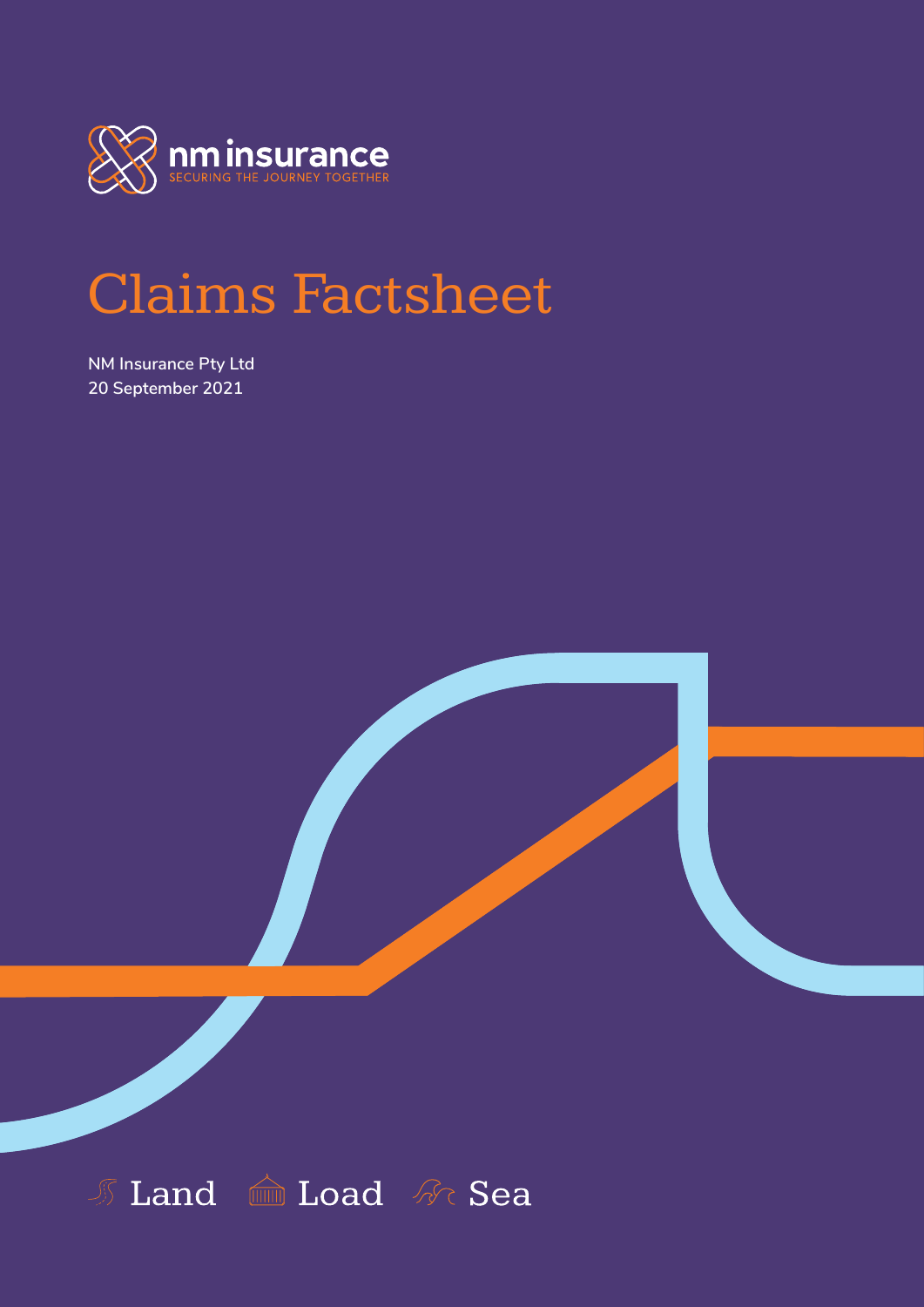## **Purpose and content**

We support and comply with the General Insurance Code of Practice (the Code).

The Code applies differently to Retail Insurance and Wholesale Insurance (as defined in the Code) and establishes a number of standards including those relating to Retail Insurance set out below.

The information below relating to financial hardship and our Complaints Process section applies in connection with both Retail Insurance and Wholesale Insurance.

## **Who we are**

We trade under the following business names:

#### **NM Insurance and NM Insurance Group**

Tel: (02) 8920 1157 Email: contact@nminsurance.com.au Website: nminsurance.com.au

## **Nautilus Marine Insurance and Nautilus Marine Boat Insurance**

Tel: 1300 780 533 Email: customerservice@nautilusinsurance.com.au Website: nautilusinsurance.com.au

## **National Motorcycle Insurance**

Tel: 1300 960 437 Email: customerservice@nationalmotorcycleinsurance.com.au Website: nationalmotorcycleinsurance.com.au

#### **Suzuki Insurance**

Tel: 1300 279 565 Email: customerservice@suzukiinsurance.com.au Website: suzukiinsurance.com.au

#### **Kawasaki Insurances**

Tel: 1300 160 294 Email: customerservice@kawasakiinsurances.com.au Website: kawasakiinsurances.com.au

## **Honda Motorcycle Insurance**

Tel: 1300 158 592 Email: customerservice@hondabikeinsurance.com.au Website: hondabikeinsurance.com.au

## **Australian Caravan Insurance**

Tel: 1300 748 767 Email: info@austcaravaninsurance.com.au Website: austcaravaninsurance.com.au

#### **Let's Go Caravan Insurance**

Tel: 1300 153 638 Email: customerservice@letsgocaravaninsurance.com.au Website: letsgocaravaninsurance.com.au

#### **Jayco Platinum Caravan Insurance**

Tel: 1300 376 959 Email: customerservice@jaycocaravaninsurance.com.au Website: jaycocaravaninsurance.com.au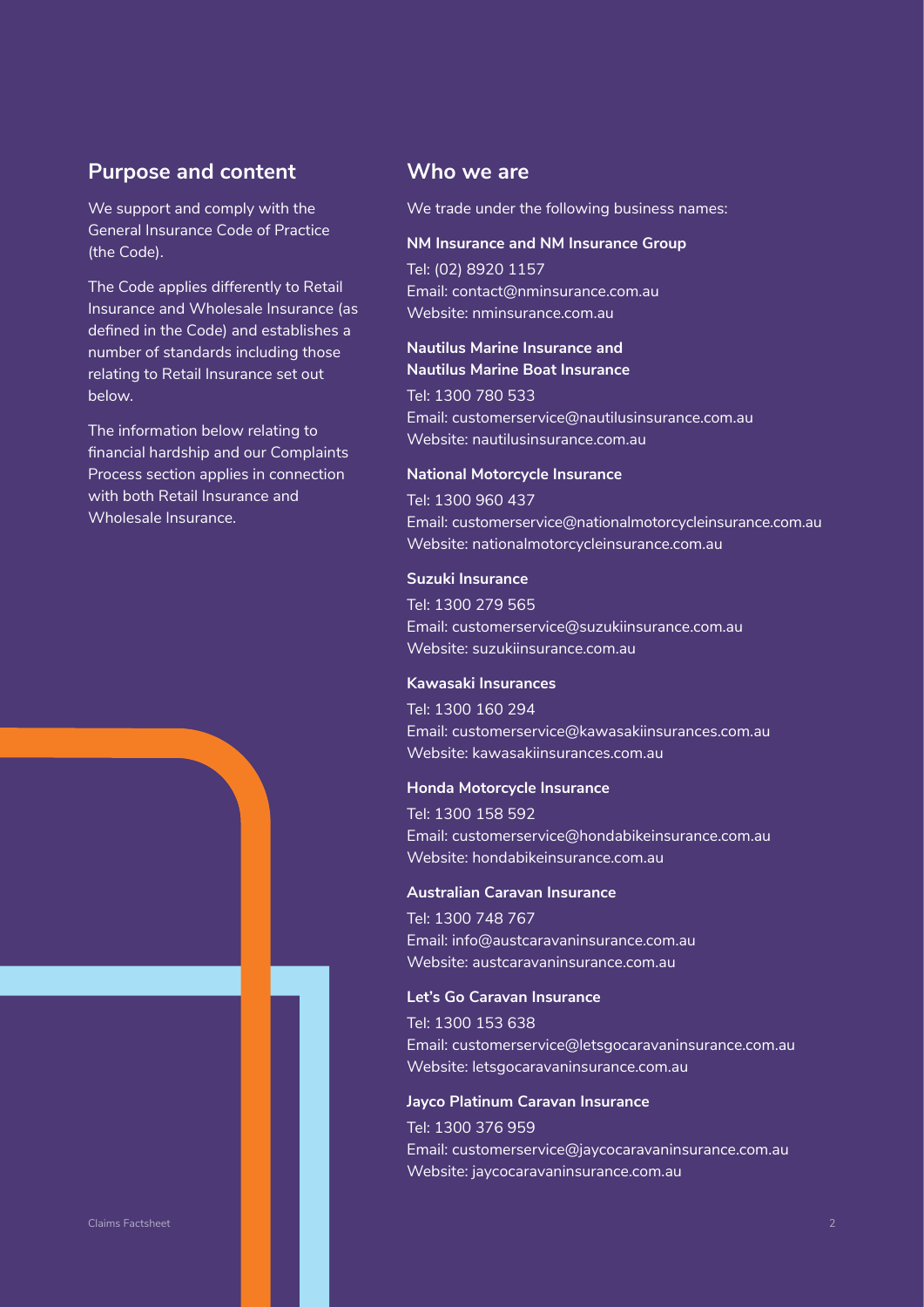

## **Assessing Your Claim**

In the event of a claim, we will:

- **‐** accept or deny your claim and notify you within 10 business days if we do not require further information, assessment or investigation;
- **‐** notify you within 10 business days of receiving your claim of the further information we require to decide on your claim;
- **‐** if necessary, appoint an assessor, adjuster or investigator and advise you of their appointment within 5 business days;
- **‐** respond to your routine enquiries within 10 business days;
- **‐** accept or deny your claim within 10 business days of receipt of all relevant information;
- **‐** make a decision within 4 months of receiving your claim or 12 months under Exceptional Circumstances as set out in the Code;
- **‐** notify you if these timeframes are not practical for your claim and seek to agree on alternative timeframes with you.

If we are unable to meet these timeframes, we will agree alternative timeframes or agree on a hardship application or payment and/or you may make a complaint under our Complaints Process, outlined below.

In the event of your claim being declined, we will provide you with written reasons for our decision and you can request a copy of the information that we have relied upon in assessing your claim, including reports from external third parties.

If we appoint an investigator to investigate your claim then the investigation process will comply with the claims investigation standards set out in the Code.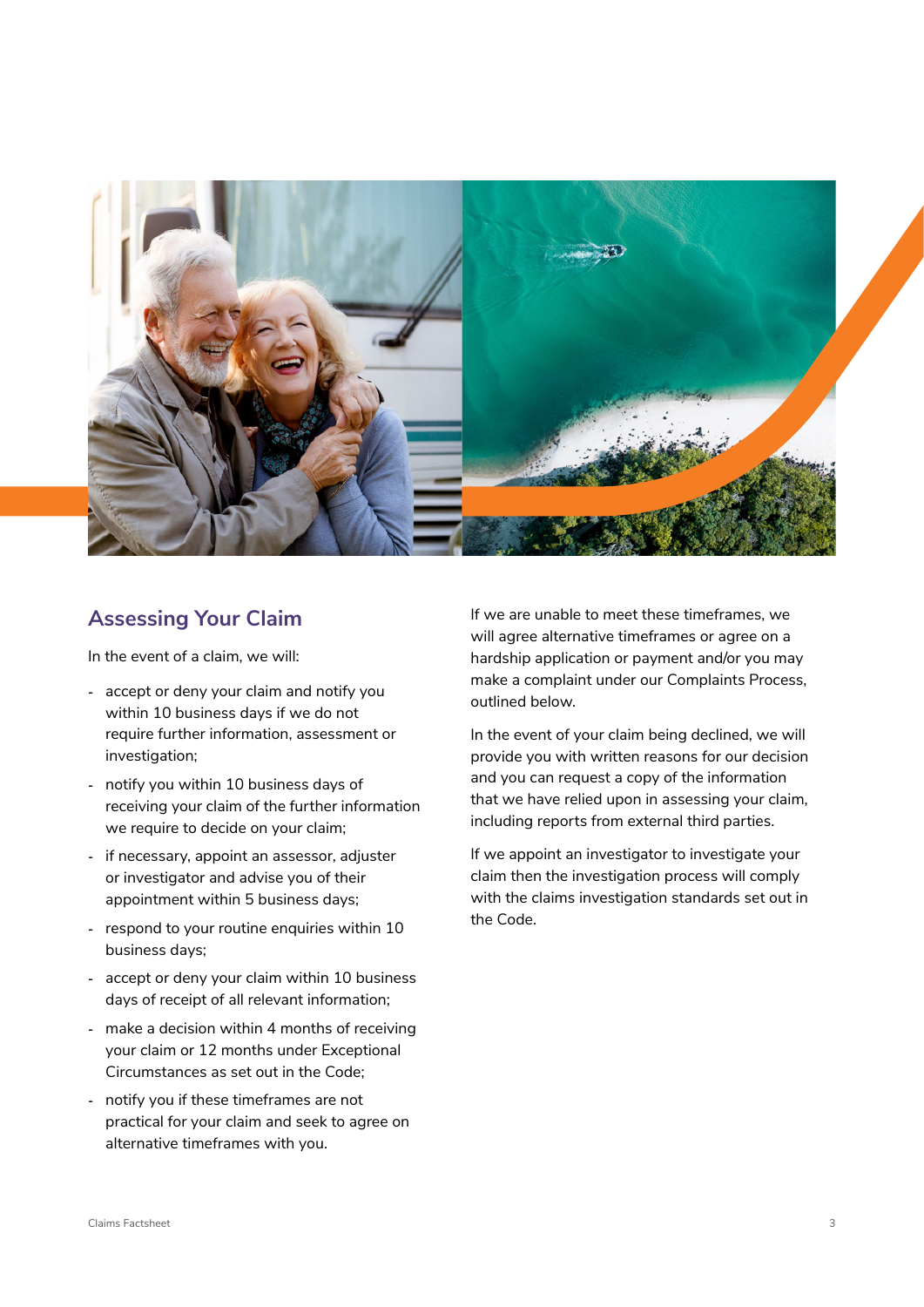## **Vulnerability Support and Financial Hardship**

Financial Hardship involves an inability to pay a debt, rather than an unwillingness to do so. Financial Hardship can arise from a variety of situations and can be either of limited duration or long term.

If we are informed that you are experiencing Financial Hardship, we will supply you with an application form for Financial Hardship assistance and contact details for the National Financial Counselling hotline 1800 007 007.

We or the insurer that underwrites your policy, will review any applications for Vulnerability Support and/ or Financial Hardship in accordance with the Code.

## Our Complaints Process

We are committed to meeting and exceeding our customers' expectations whenever possible and would like to know if they haven't been met. You can make a complaint about any aspect of your relationship with us including the conduct of our agents and representatives. Our complaints process also applies to complaints regarding a declined claim, the value of a claim or financial hardship.

## **What is a Complaint?**

A complaint is an expression of dissatisfaction made to or about us, related to our products, services, staff, or the handling of a complaint, where a response or resolution is explicitly or implicitly expected, or legally required.

The complaints process described below does not apply to your complaint if we or the relevant insurer is able to resolve it to your satisfaction by the end of the 5th business day after it was received by us, or in the circumstances where we are unable to take any further action to reasonably address the complaint and we have explained the circumstances to you. This does not apply to complaints regarding a declined claim, the value of a claim, financial hardship or in circumstances where a written response is requested.

Our complaints process complies with the Code and any relevant Australian Securities and Investments Commission (**ASIC**) guidelines.

## **1.Our Internal Dispute Resolution (IDR) Process**

## **1.1 What to do if you have a complaint**

Complaints may be referred by either email or telephone:

**E**: contact@nminsurance.com.au

**T**: 02 8920 1157

To allow us to consider your complaint the following information needs to be provided (where available):

- **‐** name, address, email and telephone number of the policyholder;
- **‐** policy number, claim number and product type;
- **‐** name and address of any insurance intermediary through whom the policy was obtained;
- **‐** reasons why you are dissatisfied and an explanation of the situation that led to the complaint; and
- **‐** copies of any supporting documentation you believe may assist us in addressing your complaint appropriately.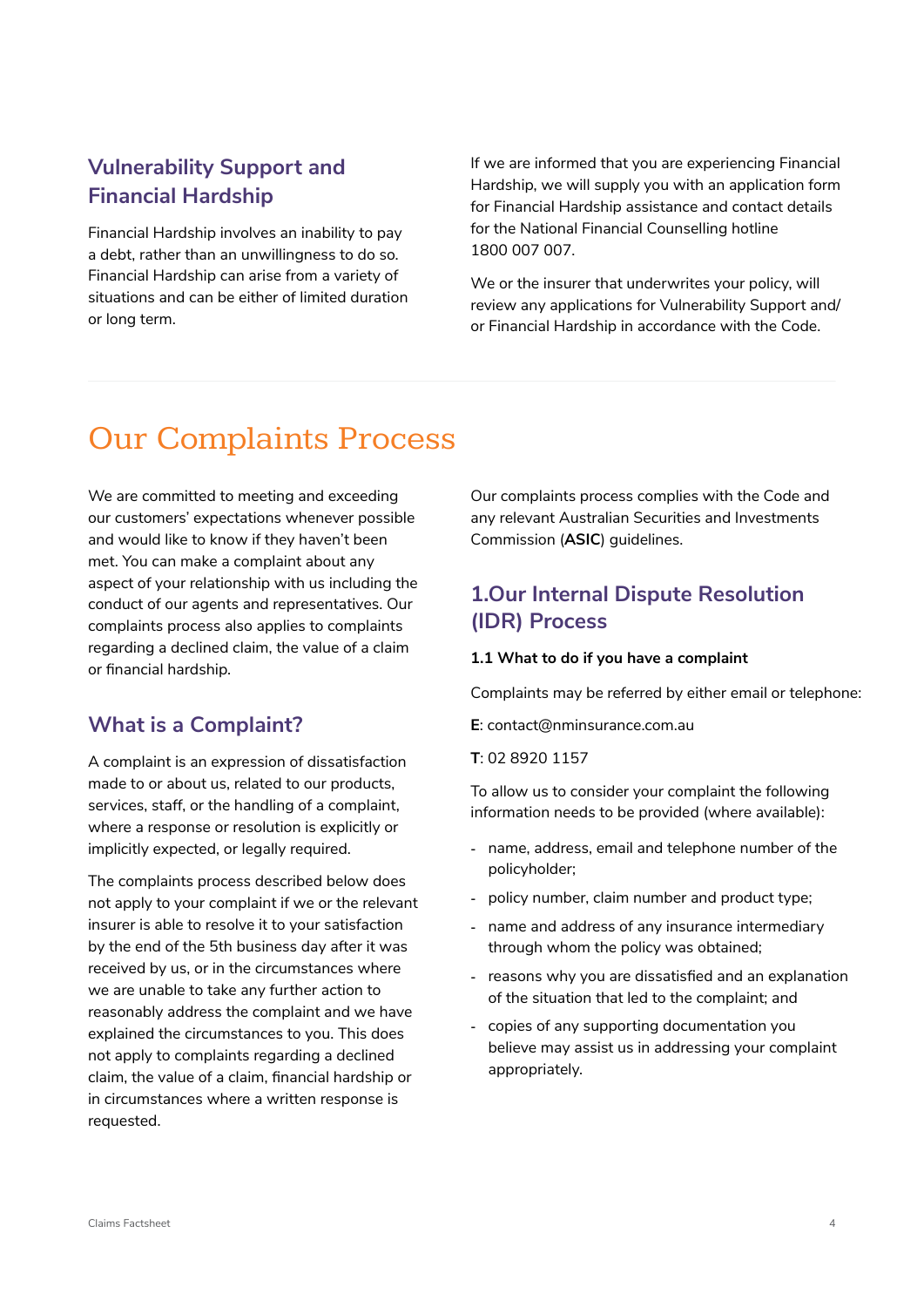## **1.2 How we or the relevant insurer will handle your complaint**

We or the relevant insurer will acknowledge receipt of your complaint and advise the name and contact details of the employee assigned to liaise with you.

We or the relevant insurer will respond to your complaint in writing within 30 calendar days of first being notified of the complaint, provided we or the relevant insurer have all the necessary information and have completed any necessary investigations.

We or the relevant insurer will keep you informed of the progress no less than every 10 business days unless it is resolved earlier.

If we or the relevant insurer is unable respond within 30 calendar days, we or the relevant insurer will provide you with an Internal Dispute Resolution Delay Notification outlining the reasons for the delay and your right to complain to the Australian Financial Complaints Authority (AFCA) if you are dissatisfied

## **2.External Dispute Resolution Process (EDR)**

## **2.1 Australian Financial Complaints Authority**

If we or the relevant insurer's response following the IDR process does not resolve your complaint to your satisfaction, or if we or the relevant insurer have not resolved your complaint within 30 calendar days of the date we first received it, you can seek an external review via our (and the insurer's) external dispute resolution scheme administered by AFCA. AFCA is for customers and third parties as allowed under its Rules.

There may be occasions when we or the relevant insurer determine that a complaint should be referred to AFCA for resolution. If this is the case your consent would be obtained before any referral is made.

AFCA is an independent national scheme for consumers, free of charge and aimed at resolving disputes between the insured and their insurance intermediary/insurer. AFCA can advise you if your dispute falls within their Rules.

Determinations made by AFCA are binding on us/ the relevant insurer. If you would like to refer your dispute to AFCA, you must do so within 2 years of the final decision from IDR. AFCA may still consider a dispute lodged after this time if AFCA considers that exceptional circumstances apply.

Australian Financial Complaints Authority contact details are:

**T:** 1800 931 678

**E:** info@afca.org.au

**M:** Australian Financial Complaints Authority GPO Box 3, Melbourne VIC 3001

**W:** www.afca.org.au

## **2.2 Process**

If you choose to lodge your dispute with AFCA, they will contact us and/or the insurer and ask for a response from both parties. Response times requested by AFCA vary depending on the situation.

If AFCA advises you that their Rules do not extend to you or your dispute, you can seek independent legal advice or access any other external dispute resolution options that may be available to you.